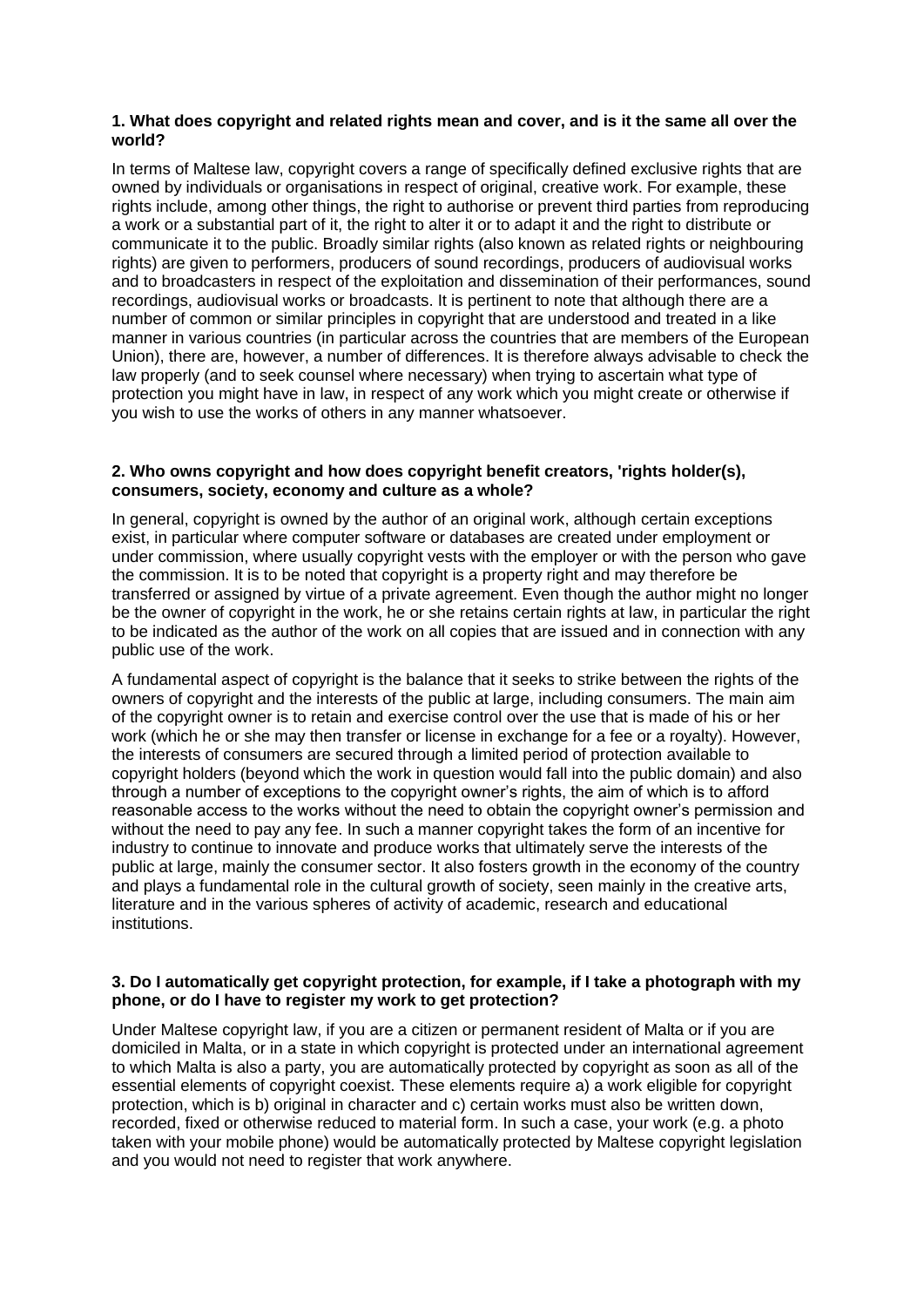If you are a member of a body of persons or a commercial partnership constituted, established, registered and vested with legal personality under the laws of Malta (or those of a state in which copyright is protected under an international agreement to which Malta is also a party) the same rules would apply.

### **4. What is copyright infringement? Can I get in trouble for copyright infringement? What if I wasn't aware that I infringed something protected by copyright?**

Copyright infringement generally means that you have done (or caused another person to do) an act, the doing of which is controlled by copyright (such as copying, renting, distributing, translating, adapting, broadcasting, displaying to the public or communicating to the public a work protected by copyright) without permission (by way of a licence) from the copyright owner/holder. To infringe copyright, you must have used a 'substantial' part of the protected work in any such act and your actions must not have otherwise been permitted by law. If you infringe copyright in this way (or in a way specifically forbidden by law) you may be exposed to both civil and criminal liability. As such, you may be obliged to pay damages to the copyright owner/holder as well as pay any fines/penalties that may be applicable, together with other measures that may be imposed. In some cases, you may also face a prison term if found criminally responsible. Knowledge of infringement is not required for you to be found civilly liable (although it may play a role in the amount of damages due to the copyright owner/holder). Moreover, it is arguable that even if you have no specific criminal intent, infringing copyright by way of trade or business or otherwise for economic gain may expose you to criminal liability.

### **5. Under which conditions can I use a work protected by copyright created by another? I was told that using works created by others is simply a quote and thus is always allowed.**

There are a number of ways in which a work protected by copyright may be lawfully used. The most straightforward way is to obtain the **written** consent of the copyright owner. However, a protected work can also be used in a number of ways that do not require the consent of the copyright owner. Excerpts or 'quotes' can be reproduced freely, as long as the excerpt/quotation is not substantial. This criterion of 'substance' is not necessarily determined on the basis of 'quantity' (how much is quoted) but it can also be determined on the basis of 'quality' (i.e. **what** is quoted). Unless there is a licence in place, it is usually safer to use quotations on the basis of specific legal exceptions. These are mainly the right to copy, translate, distribute or communicate to the public quotations for purposes such as criticism or review, the right to copy, translate, distribute or communicate to the public extracts of public lectures or similar works and the right to read or recite in public any reasonable extract from a published literary work provided certain conditions are met. One such condition applicable in all these cases is that attribution of the source (including the author's name) must always be included in such quotations/extracts.

### **6. Am I allowed to use music protected by copyright as a soundtrack for a home video that I made and want to upload on a video platform?**

You are only allowed to do this with the copyright owner's consent (usually under a licence). A licence may be required for the music recording you wish to use, as well as one for the underlying music itself. You may also otherwise use parts of copyrighted music/recordings if the amount of music you use is not 'substantial'. There is no explicit rule on what can be deemed 'substantial' and this will depend on the music/recording in question, as well as the manner in which it is used in your home video. The test is not necessarily based on quantity (how much music is included) but rather, quality (which parts of music are included). Before uploading any content belonging to someone else (such as music, images and videos) it is always advisable to obtain consent from the copyright owner. Alternatively, music in the public domain (i.e. works in respect of which the term of copyright protection has expired) may be used without any restrictions. It should be noted that 'royalty free' music may not necessarily be in the public domain (i.e. certain terms of use may still apply and a payment of some sort may still be due).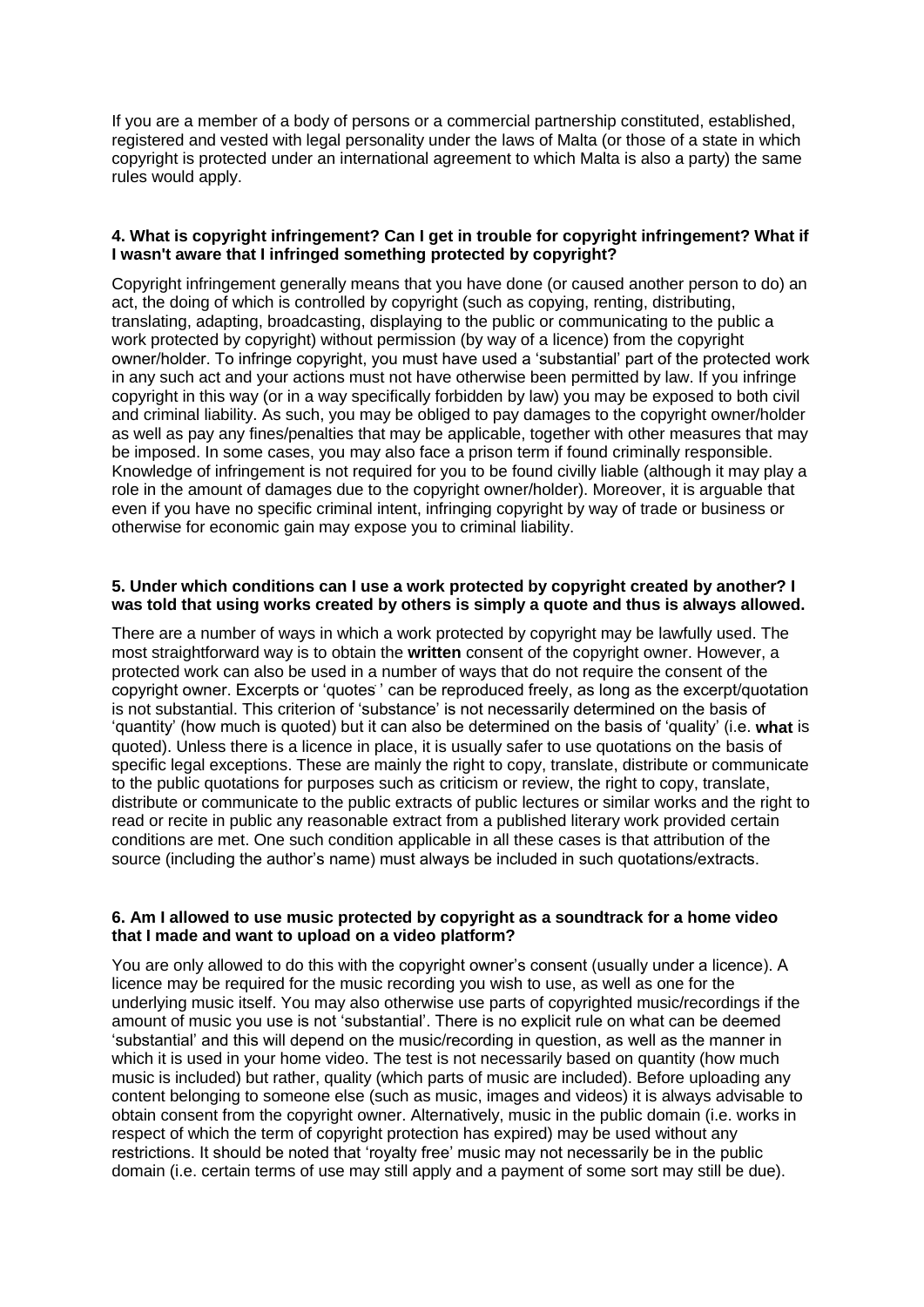## **7. Am I allowed to give a copy of a work protected by copyright to a family member or a friend?**

Under Maltese law, there is a limited right to make a private copy of a protected work for personal use (subject to various conditions). However, unless you are allowed to by the copyright owner (usually under licence), you are not generally allowed to give such a copy to a third party — including to a family member or a friend. However, lending for use the protected work itself, or an authorised copy, (e.g. a music CD you have purchased) for a limited period of time to a third party seems to be allowed under certain conditions, provided this is not done through establishments that are accessible to the public and provided the lending is not done for direct or indirect economic or commercial advantage. It is always advisable to read any applicable licence terms and conditions or in the absence thereof, to contact the rights holder in advance.

### **8. Am I allowed to download a work protected by copyright from the internet and does it matter which technology is used and whether I download only parts of the work?**

You may only download works with the authorisation of the copyright owner (usually under licence) or else freely download any works in the public domain (i.e. works in respect of which the term of copyright protection has expired). You may also otherwise download 'parts' of works provided that these are not substantial. However the test for what amounts to a 'substantial part' of the work depends on the work in question and is not necessarily dependent on 'how much' you download but rather, 'what' you download. The technology used to download the work is not relevant. It is always advisable to read any applicable licence terms and conditions or in the absence thereof, to contact the copyright owner prior to downloading.

### **9. I tried to copy a movie from a DVD to my computer, but could not do it because of something called 'Technical Protection Measures'. What is that and am I allowed to get around them in order to make private copies?**

'Technical Protection Measures' (TPM) refer to a type of technology, device or component designed either to restrict or control access to material protected by copyright, or to prevent it from being copied. The general rule is that these TPMs cannot be circumvented. However, in very limited cases, if you are specifically entitled to one of certain 'permitted acts' (such as in the case of the 'private copying' exception or in cases of 'illustration for teaching purposes'), then you may possibly be entitled to legal access to the protected work — even though there is a TPM in place. In such limited cases, the rights holder is bound to provide you with the means to allow you to enjoy your rights at law (as limited as these may be). Therefore, the first thing you should do is try and contact the rights holder (or exclusive licensee). If the rights holder fails to abide by his or her obligations at law, there are very limited cases where you may possibly be allowed to circumvent TPM in a lawful manner; however, you should preferably seek legal advice before doing so. It should also be noted that the very limited legal means for circumventing TPM do not generally apply in the case of content found on the internet or offered on demand.

# **10. What are copyright levies?**

Copyright levies are generally understood to refer to a form of tax usually imposed on blank media for the purpose of giving copyright holders 'fair compensation' as part of the conditions for application of the legal exception relating to 'private copying' (an act permitted by law without leading to copyright infringement provided certain conditions are met). Although the private copying exception exists in Malta, there is presently no system to collect the levies mentioned.

## **11. Am I infringing copyright if I watch a movie by streaming it instead of downloading it from the internet?**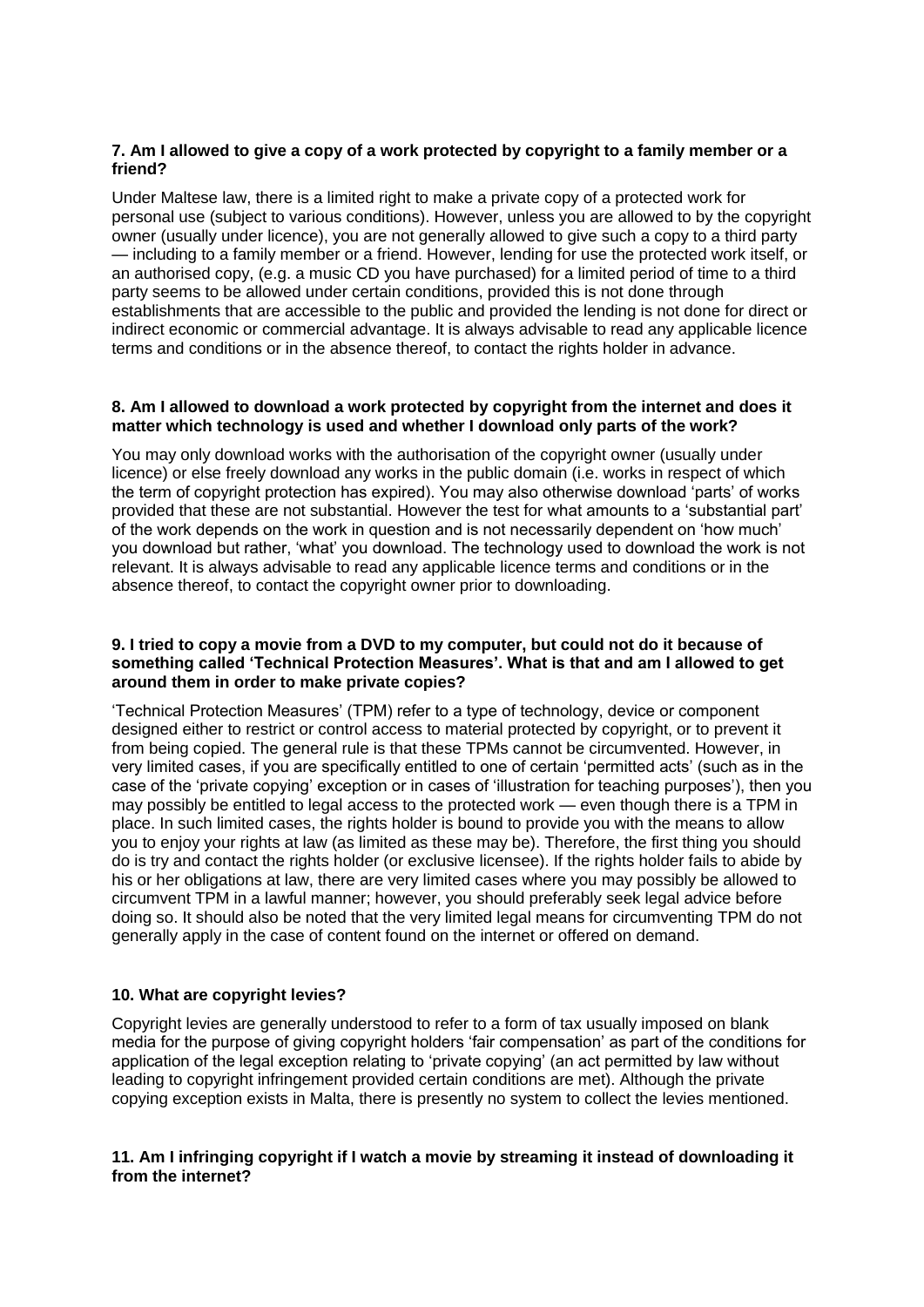Although the issue in Malta has not been tested by the courts, it can generally be argued that simply streaming a movie without permanently storing that content offline does not amount to an infringing act (especially if you are streaming from a lawful source). However, if you use software to download or otherwise copy that content without the authorisation of the copyright holder (or without a specific legal justification), you are infringing copyright. This would be regardless of whether the content you are downloading/reproducing is lawful or not. Consent of the copyright holder is usually provided by way of a licence.

### **12. If copyright-protected works are included into my posts automatically by social media platforms, am I responsible for this and is this a copyright infringement? What if I link to them or embed them in my own website or blog?**

Regarding automatic posts, it must be said that the matter is not clear in Malta. However, unless you take an active role in the copyright infringement (e.g. by downloading/sharing or otherwise displaying to the public a work protected by copyright once it is automatically included in your post) it is very unlikely that you will be responsible under the Maltese Copyright Act for any infringement of copyright that may take place as a result of the automatic post. However, you may be responsible in terms of the Maltese Civil Code for any damage caused to the copyright proprietor (or other interested parties), depending on the extent of your acts and/or omissions (i.e. as a result of your fault). A good rule to follow to minimise this risk is to take any precautions to avoid the uploading/hosting of any content that has not been cleared by the copyright holder — especially when this is done without your consent as well (this can be controlled to a certain extent by tweaking various privacy or general settings on the social media platform in question). Should protected works be included automatically in any case, you should then exercise caution and evaluate whether to delete that content as soon as possible. You should also otherwise comply with any lawful requests made by the copyright holder(s) (e.g. if/when asked to remove/delete the infringing content) as soon as possible. These measures will help you to prove that you have acted prudently, diligently, and attentively and should help you overcome allegations of 'fault' on your part (and therefore argue against responsibility in terms of Maltese civil law).

As far as hyperlinks and embedded content are concerned, simply linking to a copyrighted work or embedding a copyrighted work (on websites/blogs, etc.) that is hosted elsewhere on the internet will not generally be deemed an act of copyright infringement. However, the link/embedded content must not circumvent any restrictions imposed by the copyright owner. For example, the link/embedded content must not be made available to a sector of the public that is restricted from viewing that content at the original source.

### **13. When I create a work and upload it online, terms and conditions of many sites ask for me to transfer my copyright to the site. Does that mean I lose all those rights in them for the future?**

In Malta, when you create a work eligible for copyright, unless you are subject to any contract stating otherwise, you are generally automatically deemed by law to be the author and therefore, the copyright holder of that work (there are limited exceptions to this). As the owner of the work, you may choose to transfer your copyright in the work (by way of an assignment of rights) or else allow others to make use of that work (by way of a licence). When asked to 'transfer' your rights to a site, you would effectively be assigning your rights to such sites — provided there are all the necessary formalities in place for a valid assignment to take place. Your moral rights (including your right to be identified as the author) are not affected by any such transfer but your other rights of copyright (right to authorise/prohibit reproduction, distribution, communication to the public, etc.) may effectively be lost (depending on the terms and conditions in question). For this reason it is very important always to read all applicable terms and conditions carefully before uploading any content online.